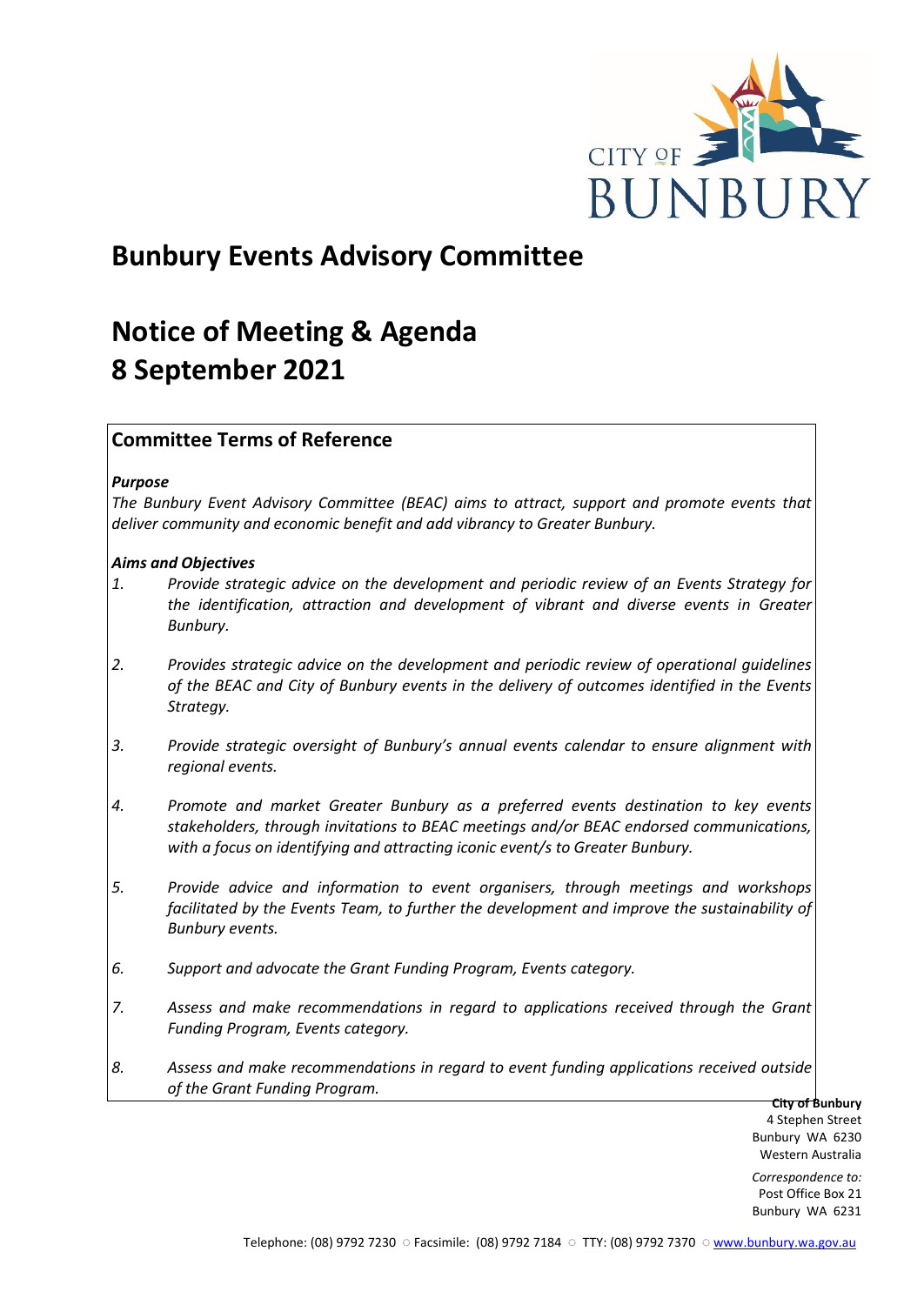# **Table of Contents**

| Item No |      | Subject | Page No |  |  |
|---------|------|---------|---------|--|--|
| 1.      |      |         |         |  |  |
| 2.      |      |         |         |  |  |
| 3.      |      |         |         |  |  |
| 4.      |      |         |         |  |  |
|         | 4.1  |         |         |  |  |
|         | 4.2  |         |         |  |  |
| 5.      |      |         |         |  |  |
| 6.      |      |         |         |  |  |
| 7.      |      |         |         |  |  |
| 8.      |      |         |         |  |  |
|         | 8.1  |         |         |  |  |
|         | 8.2  |         |         |  |  |
|         | 8.3  |         |         |  |  |
| 9.      |      |         |         |  |  |
| 10.     |      |         |         |  |  |
|         | 10.1 |         |         |  |  |
|         |      |         |         |  |  |
|         | 12.1 |         |         |  |  |
|         | 12.2 |         |         |  |  |
| 13.     |      |         |         |  |  |
| 14.     |      |         |         |  |  |
|         |      |         |         |  |  |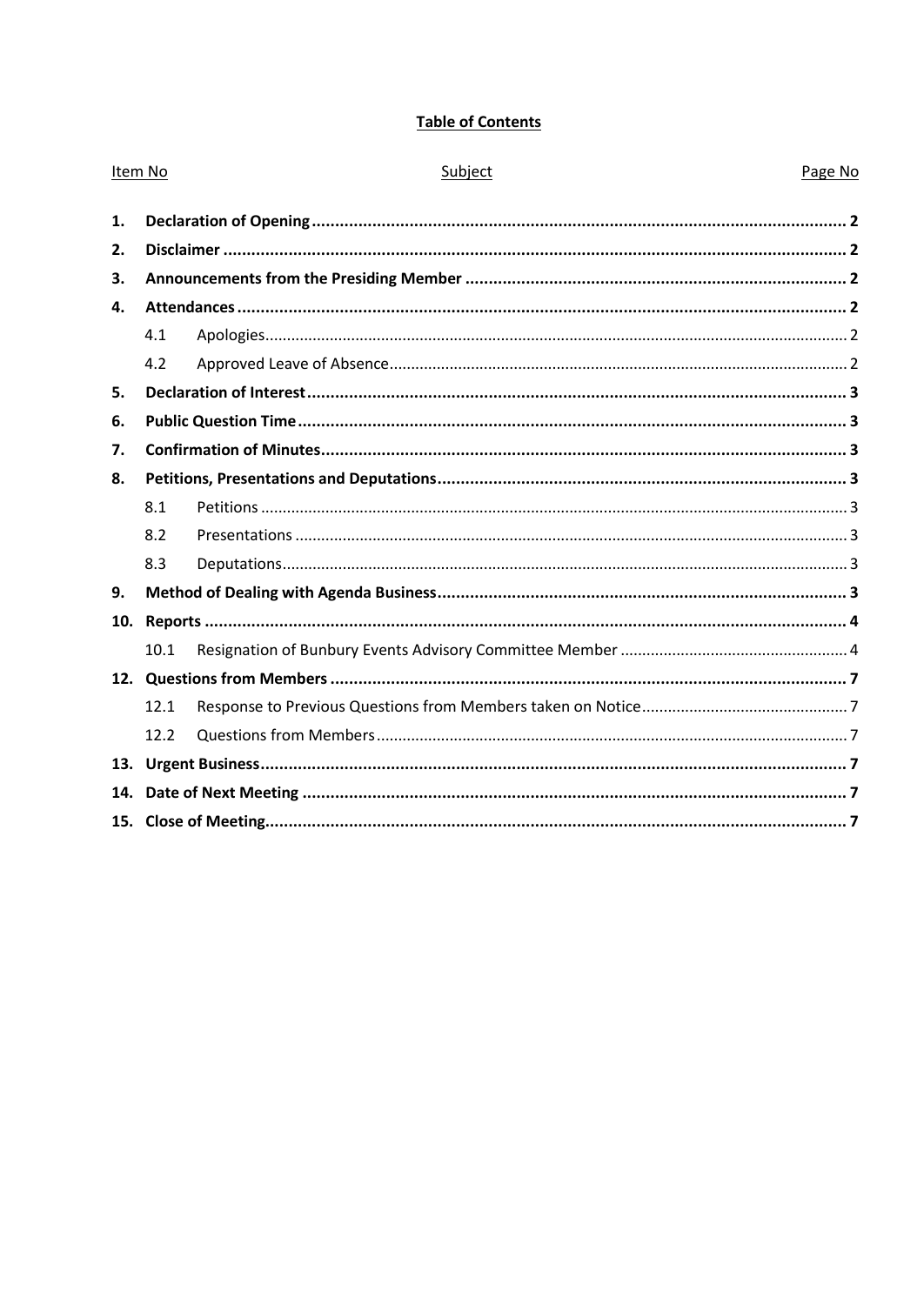# **Acknowledgement of Country**

\_\_\_\_\_\_\_\_\_\_\_\_\_\_\_\_\_\_\_\_\_\_\_\_\_\_\_\_\_\_\_\_\_\_\_\_\_\_\_\_\_\_\_\_\_\_\_\_\_\_\_\_\_\_\_\_\_\_\_\_\_\_\_\_\_\_\_\_\_\_\_\_\_\_\_\_\_\_\_\_\_\_\_\_\_\_\_\_\_\_\_\_\_\_\_

We acknowledge the Traditional Custodians of this land, the Wardandi Noongar people, and pay our respects to Elders past, present and future.

# **Vision**

Bunbury: welcoming and full of opportunities.

# **Organisational Values**

# #WEARECOB

| WE ARE COMMUNITY    | We are one team<br>We keep each other safe<br>We display empathy and respect<br>We have fun and celebrate our successes<br>We work together to achieve great outcomes                                                            |
|---------------------|----------------------------------------------------------------------------------------------------------------------------------------------------------------------------------------------------------------------------------|
| <b>WE ARE OPEN</b>  | We are open to opportunities<br>We actively listen and think things through<br>We are inclusive and treat everyone equally<br>We are honest and open in our communications<br>We are open to feedback to improve our performance |
| <b>WE ARE BRAVE</b> | We lead the change, we own it<br>We trust and empower each other<br>We have the difficult conversations early<br>We hold ourselves to the highest standard<br>We have the courage to improve and simplify                        |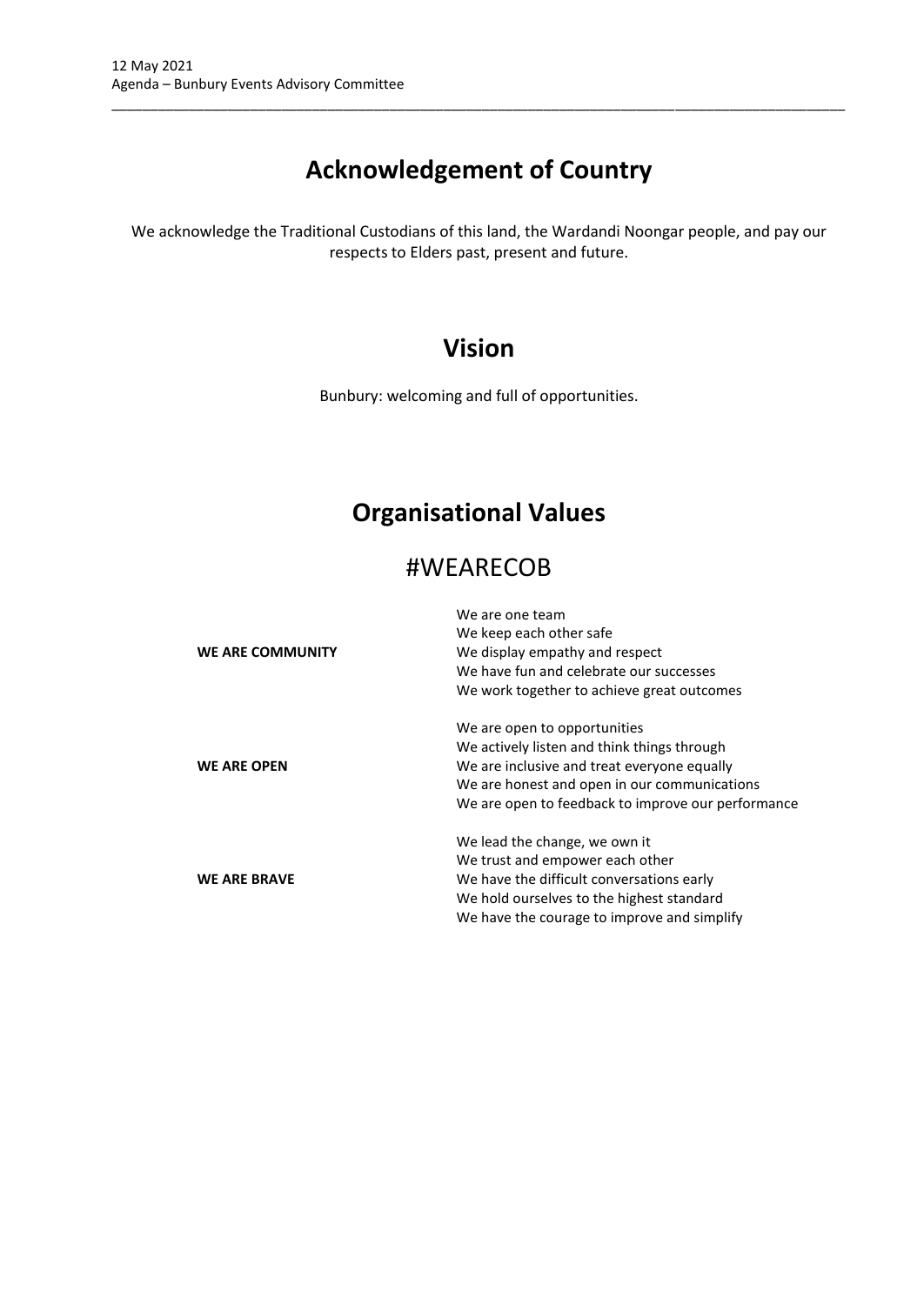

# **Bunbury Events Advisory Committee Meeting**

# **Notice of Meeting**

Dear Committee Members

The next Ordinary Meeting of the Bunbury Events Advisory Committee will be held in the Ocean Room, 4 Stephen Street, Bunbury on 8 September 2021 at 9:30am.

Signed: **Gary Barbour Director Sustainable Communities**

# **Agenda**

**8 September 2021**

Members of the public to note that recommendations made by this committee are not final and will be subject to adoption (or otherwise) at a future meeting of the Bunbury City Council.

| <b>Member Name</b>   | <b>Representing</b>                                |  |  |  |  |
|----------------------|----------------------------------------------------|--|--|--|--|
| Cr Amanda Yip        | City of Bunbury                                    |  |  |  |  |
| Cr Karen Steele      | City of Bunbury                                    |  |  |  |  |
| Cr Cheryl Kozisek    | City of Bunbury                                    |  |  |  |  |
| David Kerr           | Bunbury Geographe Chamber of Commerce and Industry |  |  |  |  |
| Suzanne Clarke       | <b>Bunbury Regional Entertainment Centre</b>       |  |  |  |  |
| Vacant               | Tourism Representative                             |  |  |  |  |
| Peter Jago           | <b>Community Representative</b>                    |  |  |  |  |
| <b>Ashley Hastie</b> | <b>Community Representative</b>                    |  |  |  |  |
| Vacant               | <b>Community Representative</b>                    |  |  |  |  |
| Vacant               | <b>Community Representative</b>                    |  |  |  |  |

#### *Committee Members:*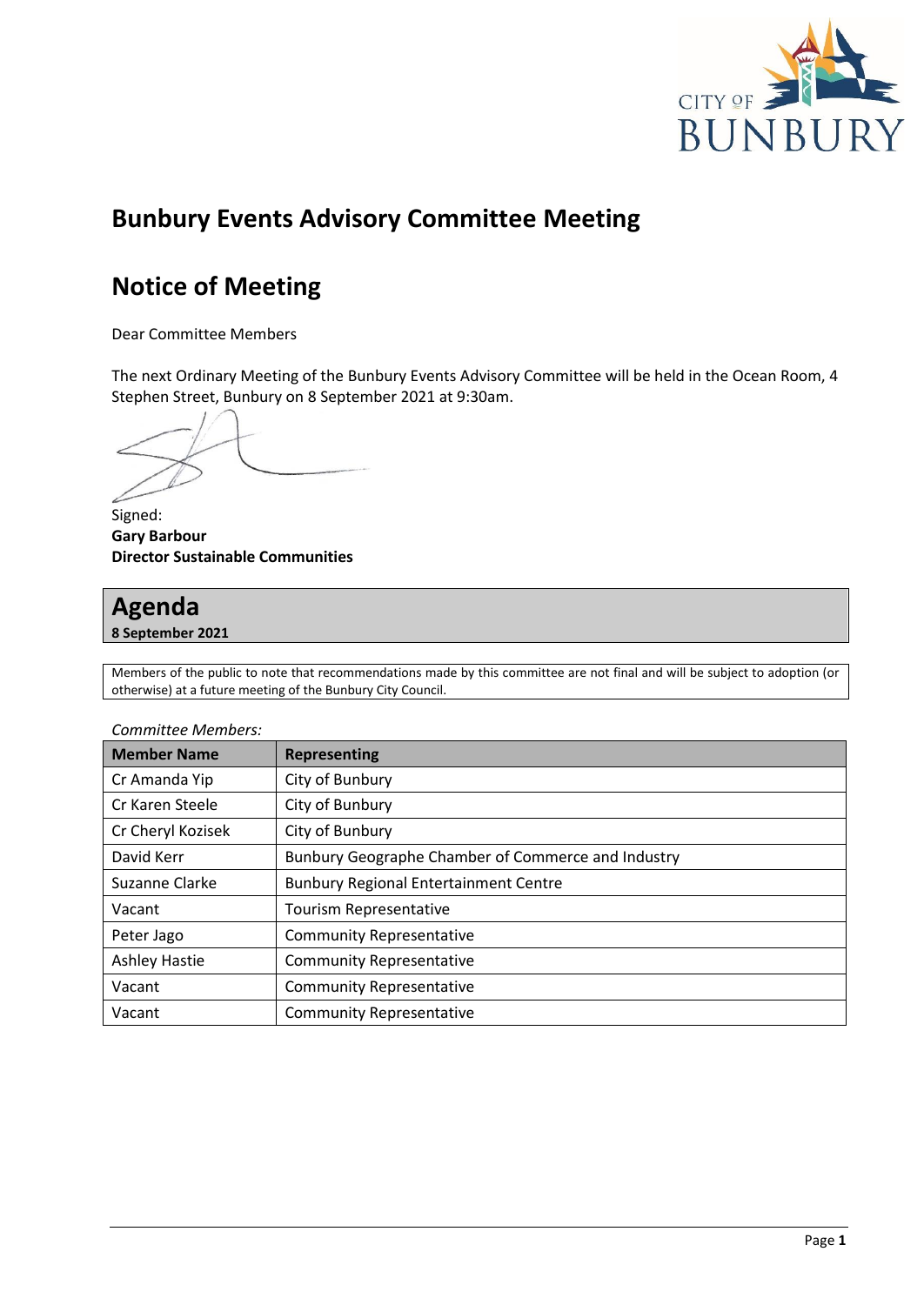| <b>Name</b>          | <b>Title</b>                                                                            |
|----------------------|-----------------------------------------------------------------------------------------|
| Gary Barbour         | Director Sustainable Communities                                                        |
| Sarah Upton          | <b>Manager Community Services</b>                                                       |
| Steve de Meillon     | Team Leader Community Partnerships & Events                                             |
| Juaini Taylor        | Senior Events Officer                                                                   |
| Liz Allan            | Executive Assistant (Research and Projects) to the Director Sustainable<br>Communities. |
| <b>Brody Russell</b> | <b>Team Leader Public Relations</b>                                                     |

\_\_\_\_\_\_\_\_\_\_\_\_\_\_\_\_\_\_\_\_\_\_\_\_\_\_\_\_\_\_\_\_\_\_\_\_\_\_\_\_\_\_\_\_\_\_\_\_\_\_\_\_\_\_\_\_\_\_\_\_\_\_\_\_\_\_\_\_\_\_\_\_\_\_\_\_\_\_\_\_\_\_\_\_\_\_\_\_\_\_\_\_\_\_\_

### *Support Staff:*

# <span id="page-4-0"></span>**1. Declaration of Opening**

The Presiding Member declared the meeting open at \_\_\_\_\_\_\_\_\_\_\_\_\_\_\_\_\_\_\_\_\_\_\_\_\_\_\_\_\_\_\_

# <span id="page-4-1"></span>**2. Disclaimer**

Not applicable to this committee.

# <span id="page-4-2"></span>**3. Announcements from the Presiding Member**

# <span id="page-4-3"></span>**4. Attendances**

<span id="page-4-4"></span>**4.1 Apologies**

# <span id="page-4-5"></span>**4.2 Approved Leave of Absence**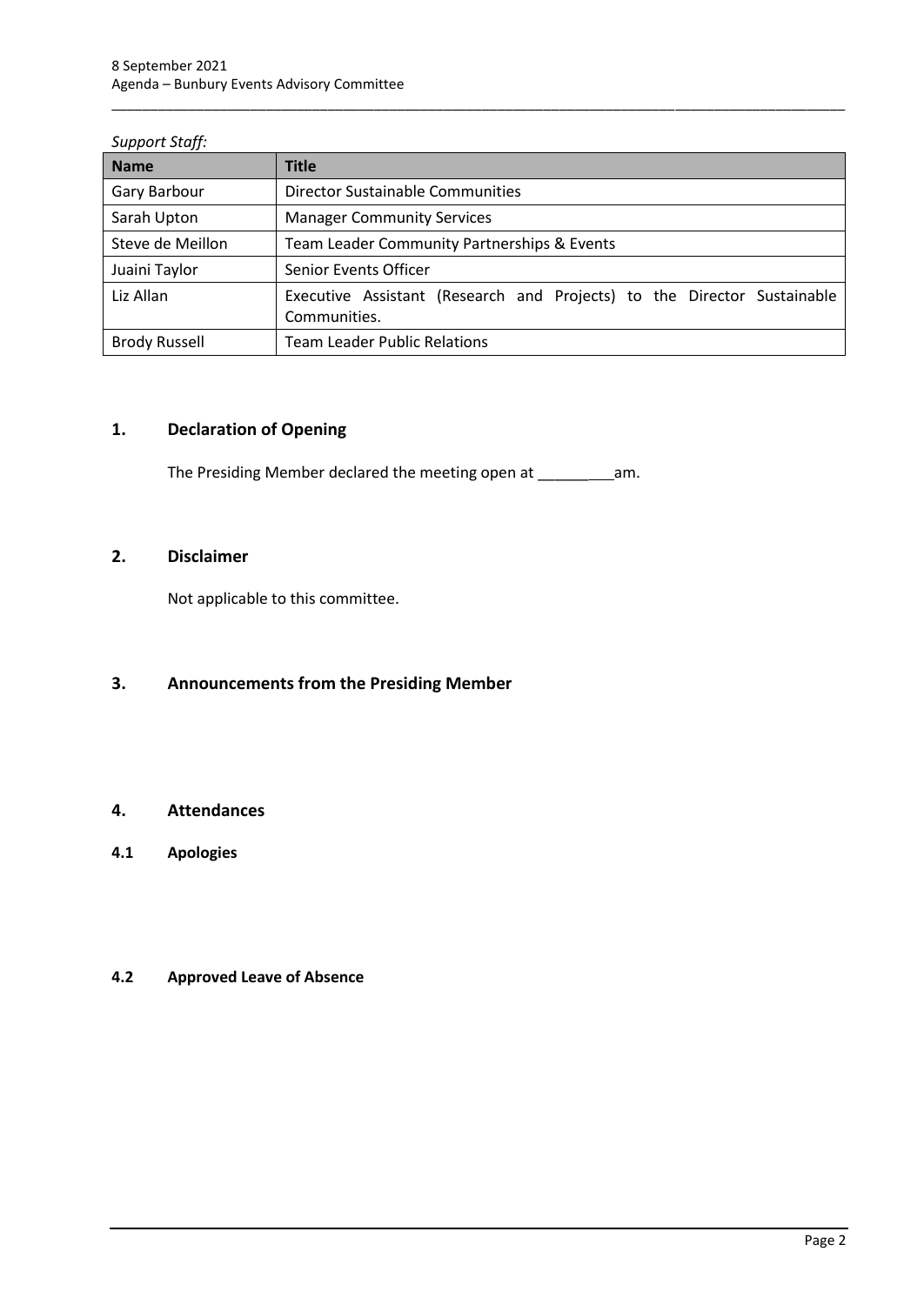# <span id="page-5-0"></span>**5. Declaration of Interest**

IMPORTANT: Committee members to complete a "Disclosure of Interest" form for each item on the agenda in which they wish to disclose a financial/proximity/impartiality interest. They should give the form to the Presiding Member before the meeting commences. After the meeting, the form is to be forwarded to the Administration Services Section for inclusion in the Corporate Financial Disclosures Register.

\_\_\_\_\_\_\_\_\_\_\_\_\_\_\_\_\_\_\_\_\_\_\_\_\_\_\_\_\_\_\_\_\_\_\_\_\_\_\_\_\_\_\_\_\_\_\_\_\_\_\_\_\_\_\_\_\_\_\_\_\_\_\_\_\_\_\_\_\_\_\_\_\_\_\_\_\_\_\_\_\_\_\_\_\_\_\_\_\_\_\_\_\_\_\_

## <span id="page-5-1"></span>**6. Public Question Time**

Not applicable to this committee.

# <span id="page-5-2"></span>**7. Confirmation of Minutes**

The minutes of the meeting of the Bunbury Events Advisory Committee held on 14 July 2021 have been circulated.

#### **Recommendation**

The minutes of the Bunbury Events Advisory Committee Meeting held on 14 July 2021, are confirmed as a true and accurate record.

# <span id="page-5-3"></span>**8. Petitions, Presentations and Deputations**

<span id="page-5-4"></span>**8.1 Petitions**

## <span id="page-5-5"></span>**8.2 Presentations**

# <span id="page-5-6"></span>**8.3 Deputations**

# <span id="page-5-7"></span>**9. Method of Dealing with Agenda Business**

Items are dealt with in the order that they appear.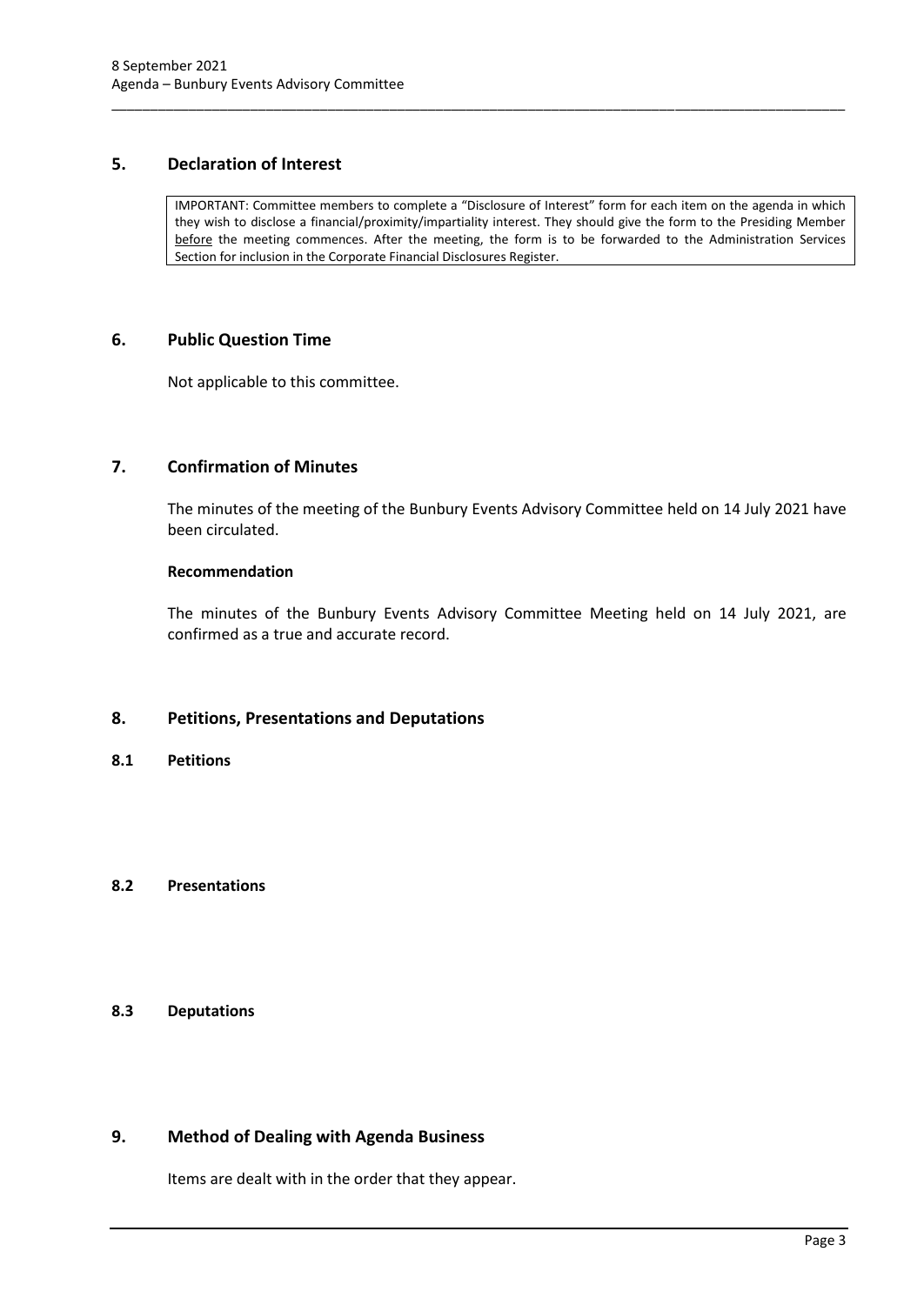# <span id="page-6-0"></span>**10. Reports**

### <span id="page-6-1"></span>**10.1 Resignation of Bunbury Events Advisory Committee Member**

| <b>File Ref:</b>            | COB/530                                        |  |                             |  |
|-----------------------------|------------------------------------------------|--|-----------------------------|--|
| <b>Applicant/Proponent:</b> | Internal                                       |  |                             |  |
| <b>Responsible Officer:</b> | Juaini Taylor, Senior Events Officer           |  |                             |  |
| <b>Responsible Manager:</b> | Sarah Upton, Manager Community Services        |  |                             |  |
| <b>Executive:</b>           | Gary Barbour, Director Sustainable Communities |  |                             |  |
| <b>Authority/Discretion</b> | Advocacy                                       |  | Review                      |  |
|                             | Executive/Strategic                            |  | Quasi-Judicial              |  |
|                             | ⊠<br>Legislative                               |  | <b>Information Purposes</b> |  |
| <b>Attachments:</b>         | <b>NIL</b>                                     |  |                             |  |

\_\_\_\_\_\_\_\_\_\_\_\_\_\_\_\_\_\_\_\_\_\_\_\_\_\_\_\_\_\_\_\_\_\_\_\_\_\_\_\_\_\_\_\_\_\_\_\_\_\_\_\_\_\_\_\_\_\_\_\_\_\_\_\_\_\_\_\_\_\_\_\_\_\_\_\_\_\_\_\_\_\_\_\_\_\_\_\_\_\_\_\_\_\_\_

#### **Summary**

This report is presented to the Bunbury Events Advisory Committee (BEAC) to advise the resignation of committee member Peter Jago.

#### **Executive Recommendation**

That the Bunbury Events Advisory Committee request that Council:

- 1. Accept the resignation tendered by Peter Jago from BEAC effective 6 August 2021.
- 2. Request the CEO to formally thank Peter Jago for his contribution to BEAC.
- 3. Advertise the vacant position as part of the wider Committee Nominations following the Local Government Election on 16 October 2021 elections.

*Voting Requirement: Simple Majority* 

#### **Strategic Relevance**

| Theme 1       | Our Community and culture                                                                                                                              |
|---------------|--------------------------------------------------------------------------------------------------------------------------------------------------------|
| Goal          | A safe, healthy and cohesive community, with a rich cultural life, and<br>supportive social environment.                                               |
| Objective 1.4 | Arts, culture, heritage and events that enrich our understanding and<br>enjoyment of life, celebrate our identity and bring the community<br>together. |
| Theme 4       | Our City                                                                                                                                               |
| Goal          | Civic Leadership, partnerships and sound governance in delivering with<br>and for the community.                                                       |
| Objective 4.2 | A highly engaged and involved community, working together on strategy<br>development and implementation.                                               |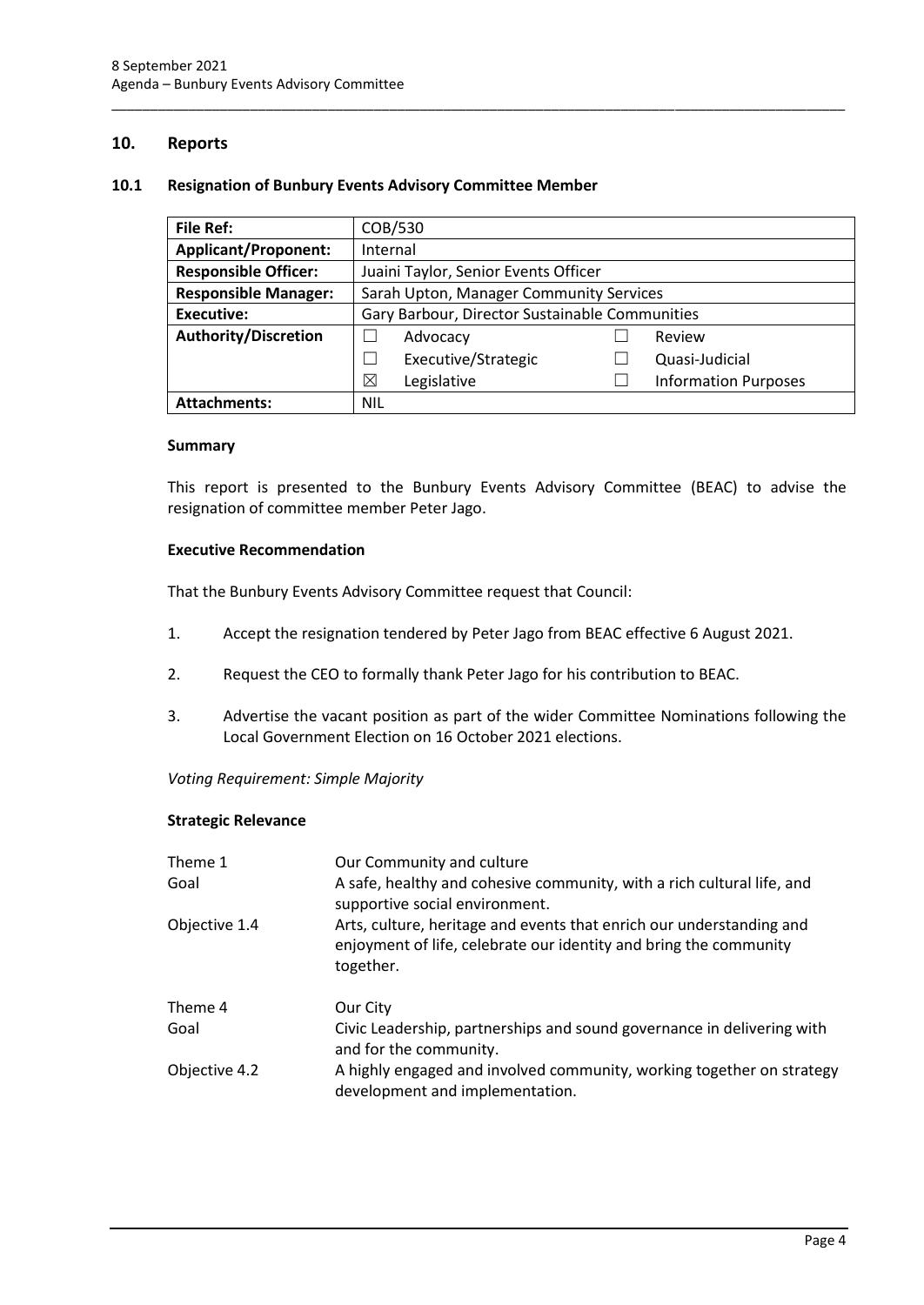### **Regional Impact Statement**

The Bunbury Events Advisory Committee (BEAC) aims to attract, support and promote events that deliver community and economic benefit, and add vibrancy to Greater Bunbury. BEAC membership is open to people living in the Greater Bunbury region.

\_\_\_\_\_\_\_\_\_\_\_\_\_\_\_\_\_\_\_\_\_\_\_\_\_\_\_\_\_\_\_\_\_\_\_\_\_\_\_\_\_\_\_\_\_\_\_\_\_\_\_\_\_\_\_\_\_\_\_\_\_\_\_\_\_\_\_\_\_\_\_\_\_\_\_\_\_\_\_\_\_\_\_\_\_\_\_\_\_\_\_\_\_\_\_

# **Background**

Peter Jago, a community member on BEAC, submitted his resignation via email on 6 August 2021. The reason stated for the resignation was due to conflicting commitments.

The City's Committee Book outlines membership of BEAC to comprise ten (10) voting members comprising:

- Three (3) City of Bunbury Councillors.
- A Bunbury Chamber of Commerce and Industries Representative.
- A Bunbury Regional Entertainment Centre Representative.
- A Tourism Representative.
- Four (4) Community Representatives.

Following the 2021 Local Government Elections on 16 October 2021 all community committee positions will become vacant. Advertising for new Committee Members for all Council Committees commenced on 31 August 2021 and nominations can be made online with a closing date of 19 September 2021.

BEAC meets on a bi-monthly basis (every second month) with this meeting being the last meeting prior to the 2021 Local Government Elections taking place.

Section 5.19 of the Local Government Act 1995 states that a quorum for BEAC requires at least 50% of the number of members (whether vacant or not). As BEAC comprises ten (10) members, the committee requires five (5) members to ensure a quorum.

Including the recent resignation of Peter Jago, BEAC currently has four (4) vacancies, leaving a membership of six (6) voting positions. BEAC is still able to achieve quorum.

#### **Council Policy Compliance**

Not applicable.

#### **Legislative Compliance**

*Local Government Act 1995.*

#### **Officer Comments**

Peter Jago has been a highly valued member of the BEAC and served the committee since its inception in 2017.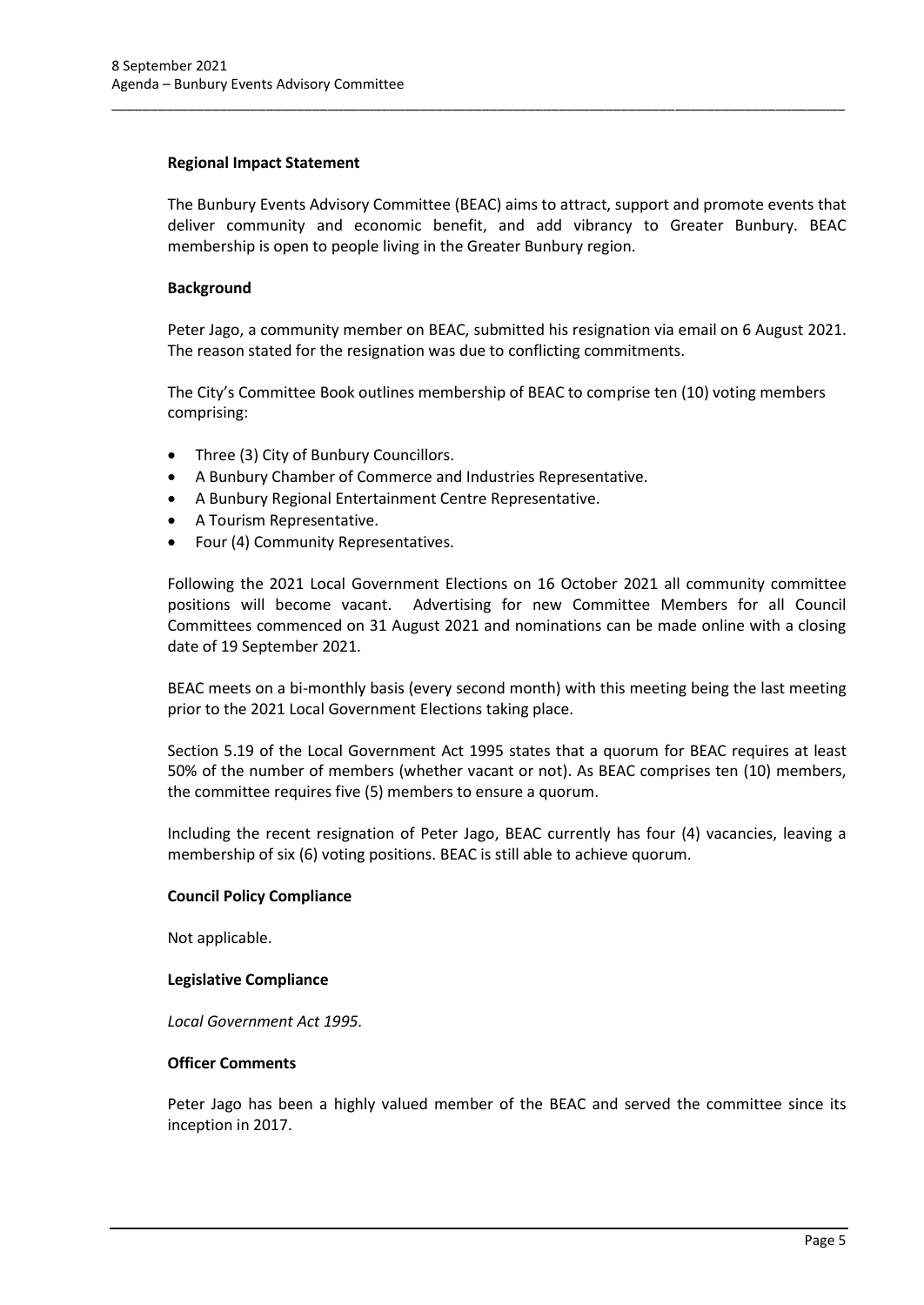This is the final meeting of BEAC prior to the 2021 Local Government Elections where all four (4) community committee positions will be advertised for nominations. BEAC can achieve quorum for the final meeting and filling the vacant position will be undertaken through due process.

\_\_\_\_\_\_\_\_\_\_\_\_\_\_\_\_\_\_\_\_\_\_\_\_\_\_\_\_\_\_\_\_\_\_\_\_\_\_\_\_\_\_\_\_\_\_\_\_\_\_\_\_\_\_\_\_\_\_\_\_\_\_\_\_\_\_\_\_\_\_\_\_\_\_\_\_\_\_\_\_\_\_\_\_\_\_\_\_\_\_\_\_\_\_\_

### **Analysis of Financial and Budget Implications**

There are no financial or budgetary implications associated with this report.

### **Community Consultation**

Not applicable.

#### **Councillor/Officer Consultation**

Not applicable.

## **Applicant Consultation**

Not applicable.

## **Timeline: Council Decision Implementation**

Committees of Councils will be endorsed at the Ordinary Council Meeting held 2 November 2021.